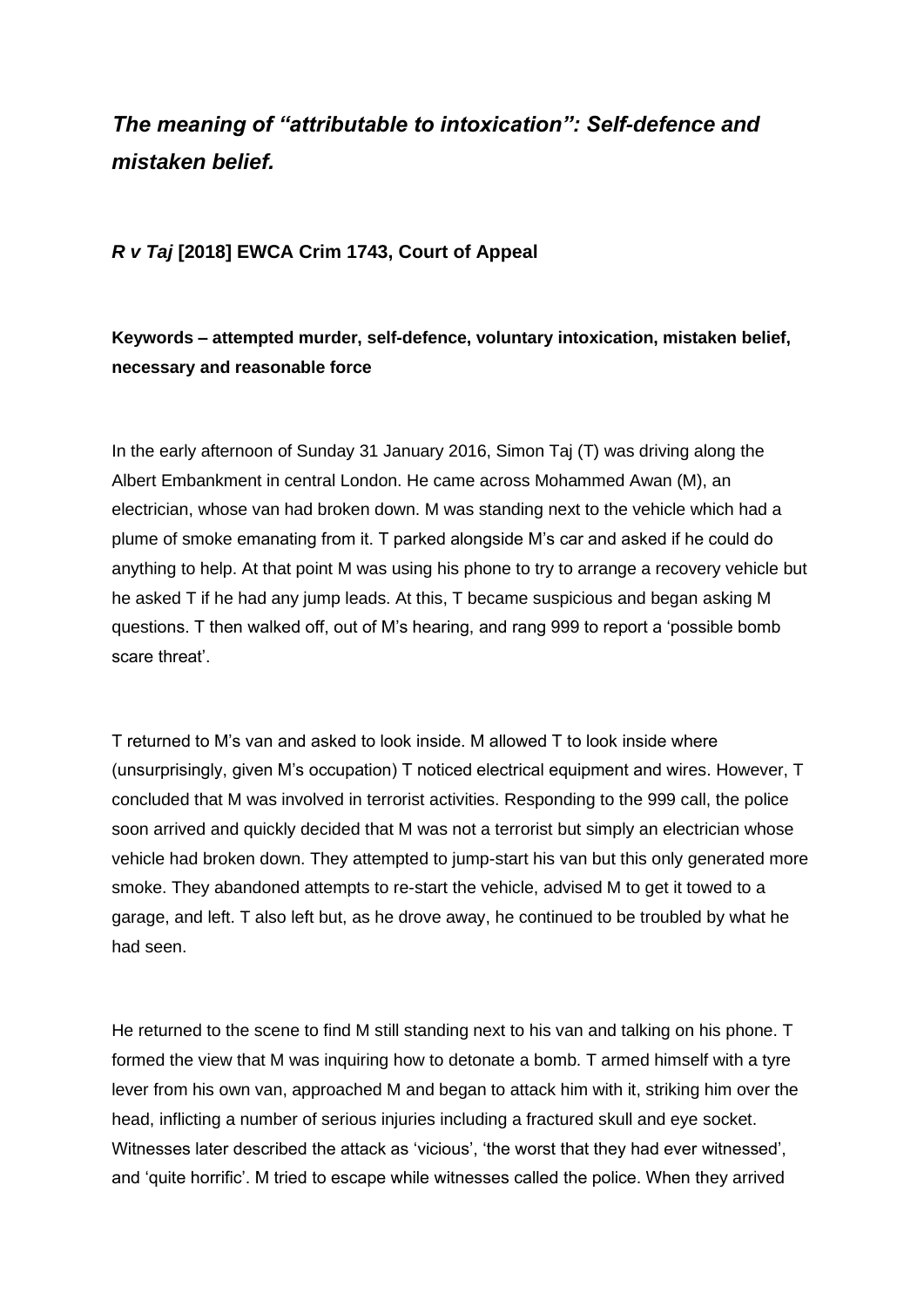and instructed T to desist he expressed surprise saying "why are you arresting me he's the terrorist". He initially resisted arrest and tried to flee the scene but was arrested soon afterwards.

T was charged with attempted murder and appeared before HHJ Dodgson and a jury at Kingston-upon-Thames Crown Court in October 2016. He pleaded not guilty on the basis of self-defence and defence of others in that he had genuinely believed that M was a terrorist. However, HHJ Dodgson ruled that the defence was unavailable to T because of s.76 of the Criminal Justice and Immigration Act 2008 (the 2008 Act). This provides at s.76(4) that an accused (D) is entitled to plead either self-defence and/or defence or another, based on their genuine belief as to the facts, including a mistaken belief, whether or not that belief was reasonably held. However, s.76(5) then provides that 'subsection (4)(b) does not enable D to rely on any mistaken belief attributable to intoxication that was voluntarily induced' (emphasis added).

Evidence presented to the Crown Court revealed that T had a long-standing problem with alcohol and drug use and that his consumption of intoxicating substances had brought on 'feelings of paranoia'. These feelings could come 'in the form of voices, and feelings of aggression and vulnerability, as if he were under threat' (at [16]). He admitted to the jury that in the weeks leading up to the incident he had been habitually drinking to excess and had used cocaine. Starting on the evening of Friday 29 January 2016 and continuing into the early hours of the following morning, he had consumed a large amount of alcohol. He had also consumed more alcohol on the evening of Saturday 30 January. i.e. the evening before his attack on M, although there was no evidence to suggest that he was intoxicated on the Sunday afternoon. T accepted that he was feeling paranoid on that afternoon when he attacked M.

HHJ Dodgson ruled that T's genuine, albeit mistaken, belief that M was somehow involved in terrorist activities was excluded by s. 76(5) on the bass that it was a 'mistaken belief attributable to intoxication that was voluntarily induced'. He reached that conclusion after consulting the Oxford English Dictionary which defined intoxication as: 'The action of rendering stupid, insensible, or disordered in intellect, with a drug or alcoholic liquor'. The trial judge ruled that T was 'disordered in intellect' at the time of the attack and this condition was 'attributable' to his earlier voluntary intoxication. HHJ Dodgson left to the jury the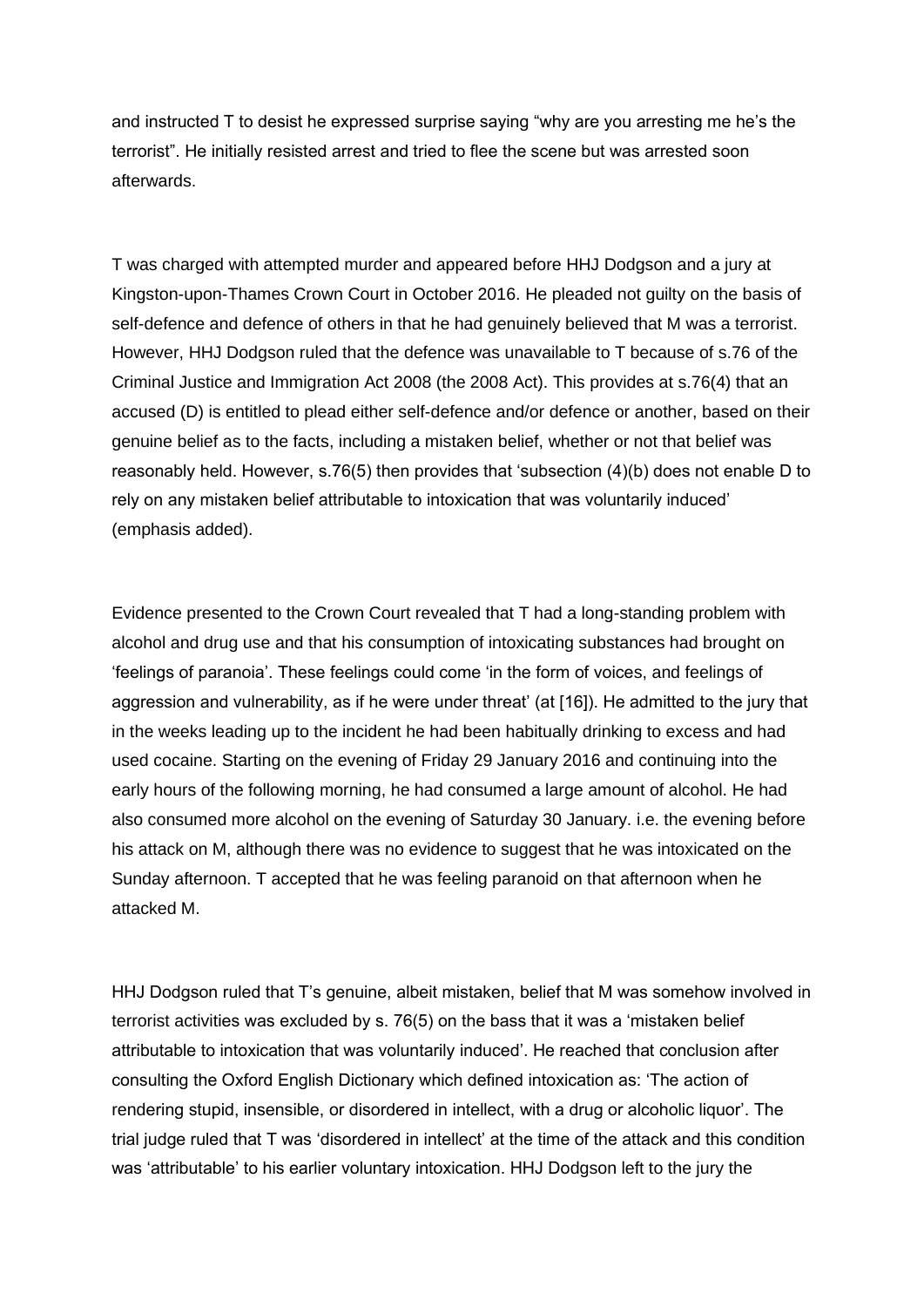question of whether T acted with the requisite *mens rea* of attempted murder (intention to kill). The jury unanimously convicted. T appealed to the Court of Appeal, arguing that HHJ Dodgson has misinterpreted s.76(5). T contended that the phrase 'attributable to intoxication' should be taken to only refer to the present state, i.e. where someone was actually intoxicated at the time when they formed the mistaken belief.

**HELD, dismissing the appeal**, that the words 'attributable to intoxication' in s. 76(5) of the 2008 Act were

'broad enough to encompass both (a) a mistaken state of mind as a result of being drunk or intoxicated at the time and (b) a mistaken state of mind immediately and proximately consequent upon earlier drink or drug-taking, so that even though the person concerned is not drunk or intoxicated at the time, the short-term effects can be shown to have triggered subsequent episodes of e.g. paranoia' (at [60]).

Brian Leveson P, giving the unanimous decision of a five-judge Court of Appeal, said that there was therefore no misdirection: 'In the circumstances, we agree with Judge Dodgson, that the phrase "attributable to intoxication" is not confined to cases in which alcohol or drugs are still present in a defendant's system' (at [60]).

Alternatively, even if that interpretation of the 2008 Act was wrong, the trial judge was nevertheless correct to withdraw self-defence from the jury because T's belief as to the facts was unreasonable. Reliance was placed on a passage from *Oye* [2013] EWCA Crim 1725, [2014] 1 Cr App R 11, in which Davis LJ said that 'An insane person cannot set the standards of reasonableness as to the degree of force used by reference to his own insanity' (at [47]). Although the two cases were distinguishable in that, whilst the accused in *Oye* was found not guilty by reason of insanity, whereas there was no suggestion that T's mental condition satisfied the *M'Naghten* test for insanity, Leveson P said that Davis LJ's 'observation is equally apposite in this case. Any objective consideration of the facts revealed no reasonable basis for the response of Taj… There is no basis upon which the jury could have concluded that the extent of force used was reasonable' (at [64]).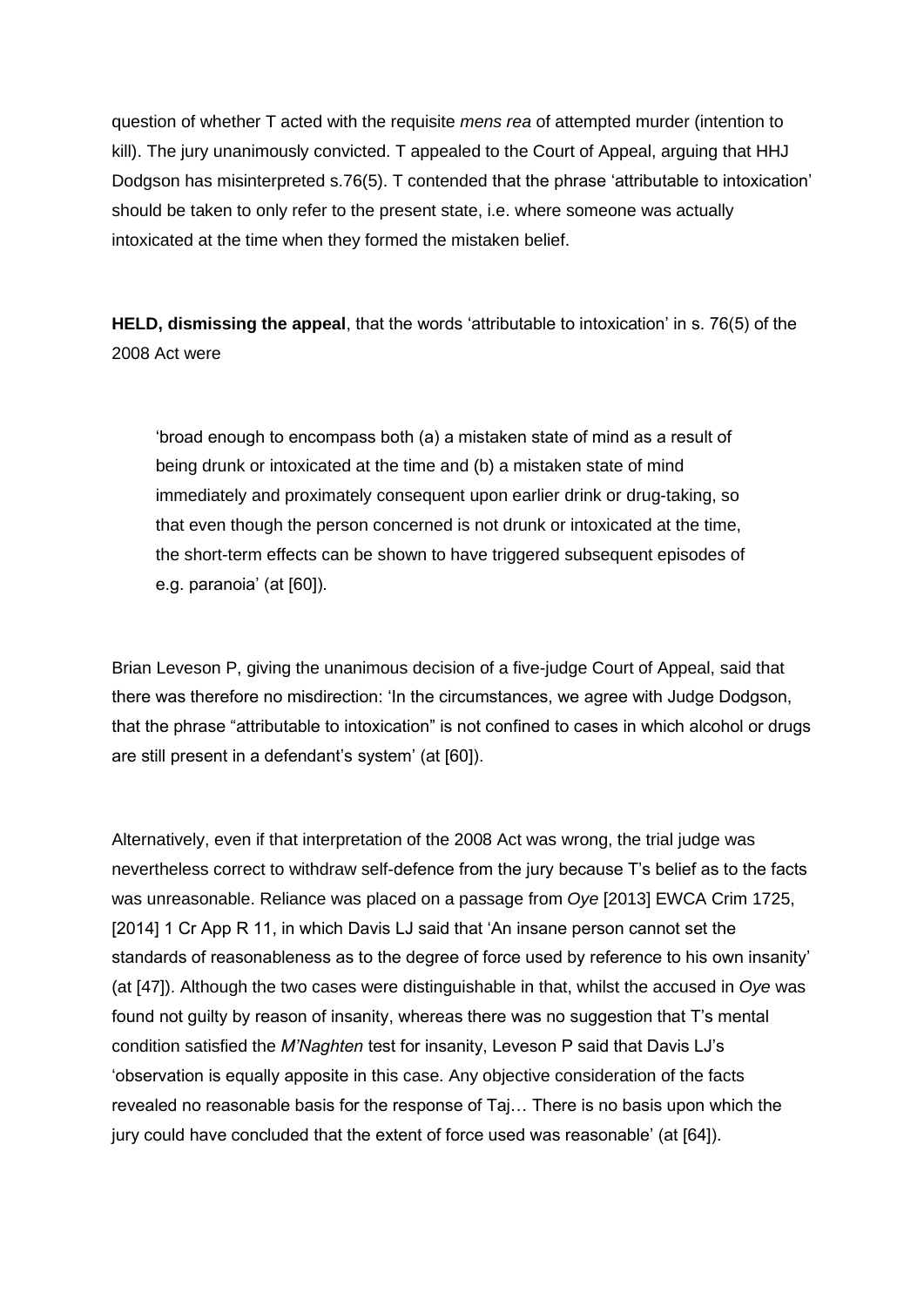#### **Commentary**

#### **'Attributable to intoxication' in s. 76(5) of the 2008 Act**

The present case is primarily one of statutory interpretation: what does 'attributable to intoxication' mean? The Court of Appeal had a choice of two meanings, a broad view advocated by the Crown and a narrow view contended for by the appellant. In the event the Court preferred the Crown's broader view. Reliance was placed on the Oxford English Dictionary definition of 'attributable', i.e. 'ascribe to; regard as the effect of a stated cause'.

In previous cases involving the combination of self-defence and intoxication – cases arising before the 2008 Act – the courts had only been required to deal with the situation where the accused's belief in the need to use defensive force arose because he was, at that time, under the influence of an intoxicating substance or substances. The best-known cases are *O'Grady* [1987] QB 995 and *Hatton* [2005] EWCA Crim 2951, [2006] 1 Cr. App. R. 16, both of which involved the accused inflicting fatal injuries on the victim in the mistaken belief that the victim was attacking the accused; moreover, in both cases the accused was intoxicated at the time. In both cases the Court of Appeal held that in such circumstances a mistaken belief in the need to use force could not be relied upon. The appellant's contention in the present case therefore involved an argument that s.76(5) should only apply in cases such as *O'Grady* and *Hatton*.

Hence, when the Court of Appeal in the present case ruled that s. 76(5) also applies to a mistaken belief 'attributable to' in the sense of 'ascribed to' or 'caused by' the longer-term effects of voluntary intoxication it went beyond the common law precedents. In reaching this conclusion, the Court relied on various policy statements set out by the House of Lords in *DPP v Majewski* [1977] AC 443. That case did not involve self-defence but rather the question whether or not evidence of a state of self-induced intoxication could be used to deny proof of recklessness. The answer to that question ('no') had no bearing on the Court of Appeal in the present case; however, various statements from their Lordships' speeches in *Majewski* lent support to the general proposition that voluntary intoxication – as a matter of public policy – could not be deployed to provide an accused, especially one accused of a violent crime, with a defence (except where the evidence of intoxication prevented proof of a specific intent).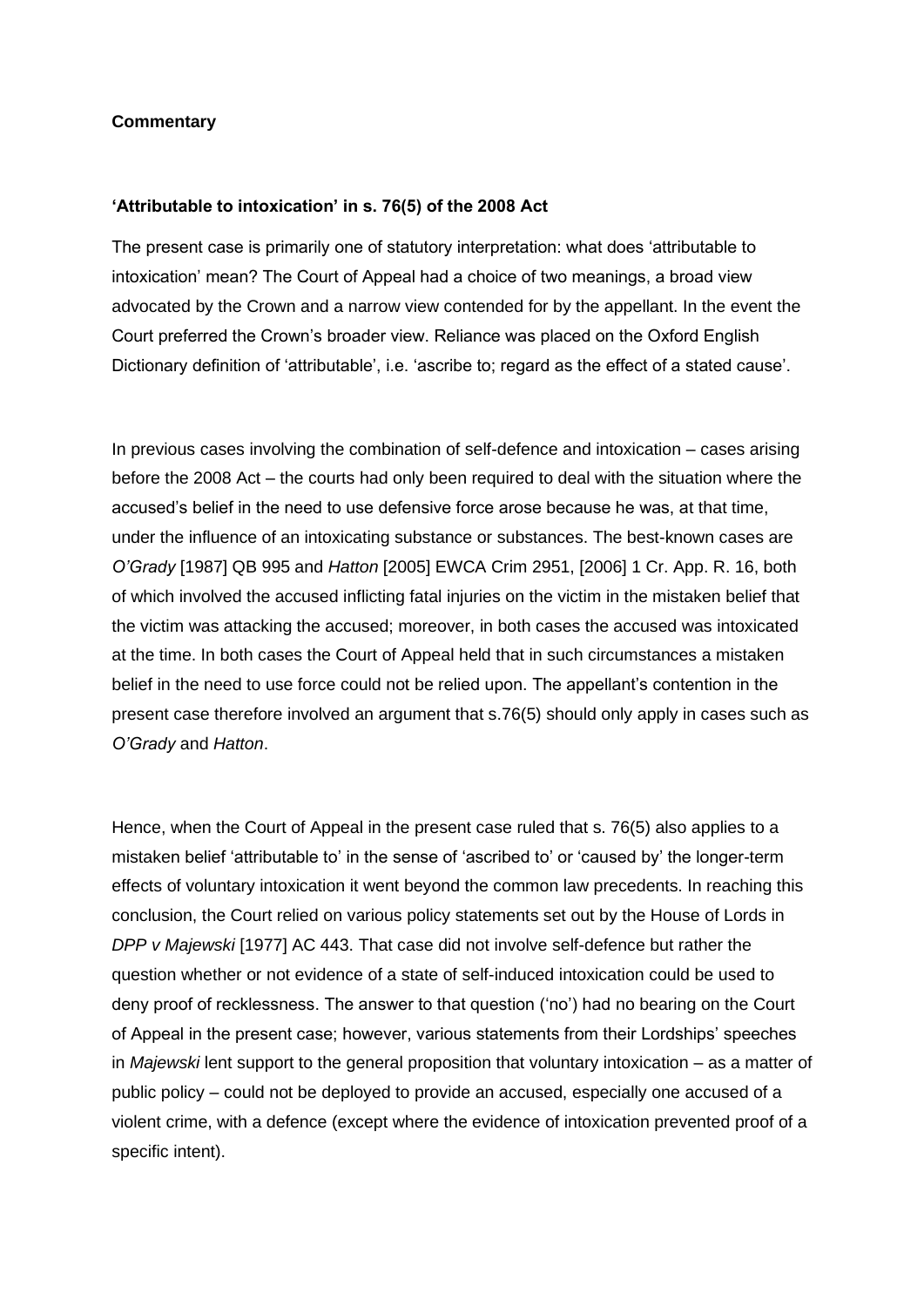These passages are very well-known and there is no need to repeat them here (although the Court of Appeal in the present case does so at [55]). In the light of those passages, it was probably to be expected that the Court of Appeal in the present case would not find sympathy with the appellant's contention. The Court of Appeal was well aware of the fact that the situation in *Majewski* (as in *O'Grady* and *Hatton*) involved an accused who was intoxicated at the time of the offending, whereas T in the present case was (apparently) sober at the time of the assault on M. Nevertheless, as Leveson P said, 'it is difficult to see why the language (and the policy identified) is not equally apposite to the immediate and proximate consequences of such misuse… We see that as an application of Majewski, rather than an extension of that decision or, at the highest, a most incremental extension' (at [57]).

The Court of Appeal was careful to point out that the decision in the present case did not affect the rule that where an accused's long-term alcohol and/or drug consumption has brought about a state of mind that satisfies the *M'Naghten* rules, then he or she can plead the insanity defence. That rule dates from *Davis* (1881) 14 Cox CC 563. It was confirmed by the House of Lords in *DPP v Beard* [1920] AC 479 ('drunkenness is one thing and the diseases to which drunkenness leads are different things', per Lord Birkenhead at p 500) and applied most recently by the Court of Appeal in *Coley* [2013] EWCA Crim 223 ('insanity which is temporary is as much insanity as that which is long-lasting or permanent. Davis was a case of a defendant suffering (temporarily) from *delirium tremens*. That, self-evidently, is not intoxication. It is, if anything, the opposite', per Hughes LJ at [15]).

#### **'Reasonable force in the circumstances'**

The alternative basis for upholding T's conviction was the ruling that T had used unreasonable force. On this point, s.76(3) of the 2008 Act provides that 'the question whether the degree of force used by D was reasonable in the circumstances is to be decided by reference to the circumstances as D believed them to be'. Section 76(4) adds that D is entitled to be judged on his or her genuine (and not necessarily reasonable) belief as to the facts, whether mistaken or not. Section 76(5) then explicitly precludes reliance on mistaken beliefs attributable to intoxication (as discussed above). However, the 2008 Act makes no reference to mistaken beliefs attributable to psychosis, paranoia or any other psychiatric condition or disorder. Does that mean that the jury should have been directed to take T's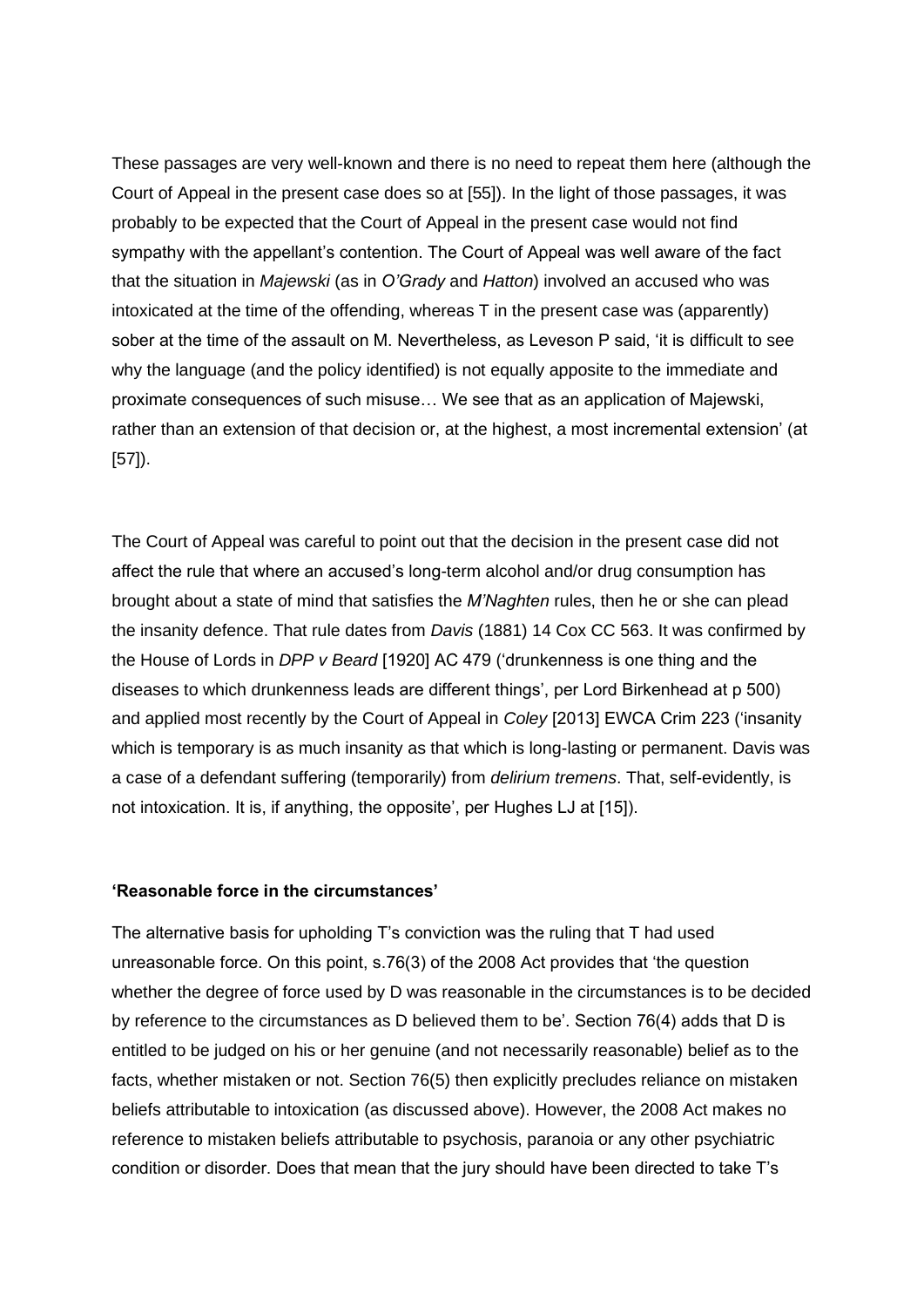paranoia into account when determining whether his belief that M (an electrician) was in fact a terrorist? The answer is 'no'… not because of the 2008 Act, but because the point of law has already been decided at common law. Hence, evidence of T's paranoia was irrelevant when determining his belief as to the circumstances.

The Court of Appeal in the present case placed reliance on the ruling in *Oye*, which was itself based on two earlier Court of Appeal rulings, *Martin* [2001] EWCA Crim 2245; [2003] QB 1 and *Canns* [2005] EWCA Crim 2264. In Martin, Lord Woolf CJ said that 'we would not agree that it is appropriate, except in exceptional circumstances which would make the evidence especially probative, in deciding whether excessive force has been used to take into account whether the defendant is suffering from some psychiatric condition' (at [67]; emphasis added). Presumably, given the dismissal of T's appeal, there was no 'especially probative' evidence of psychiatric disorder in the present case.

Section 76 is a curious piece of legislation in that it incorporates some – but by no means all – of the common law principles underpinning self-defence into legislation. Thus, s.76(4) is based on the decision in *Williams* (1984) 78 Cr. App. R. 276; s.76(5) has its origins in the *O'Grady* and *Hatton* cases (as discussed above). The fact that there is no 'duty to retreat', although any 'possibility that D could have retreated is to be considered (so far as relevant) as a factor to be taken into account', now found in s.76(6A) of the 2008 Act, can be traced back to the judgment of Lord Lane CJ in *Bird* [1985] 1 WLR 816 at p.821.

The proposition in s.76(7)(a), that 'a person acting for a legitimate purpose may not be able to weigh to a nicety the exact measure of any necessary action', can be found almost verbatim in the judgment of Lord Morris in *Palmer* [1971] AC 814 at p.832. Likewise the proposition in s.76(7)(b), that 'evidence of a person's having only done what the person honestly and instinctively thought was necessary for a legitimate purpose constitutes strong evidence that only reasonable action was taken by that person for that purpose' – Lord Morris in *Palmer* again (with some minor tweaking).

However, the 2008 Act is conspicuously silent about the effect of D's psychiatric conditions or disorder (if any) on his or her beliefs as to the circumstances. If / when Parliament revisits section 76 (something it has done twice already, with amendments by s.148 of the Legal Aid,